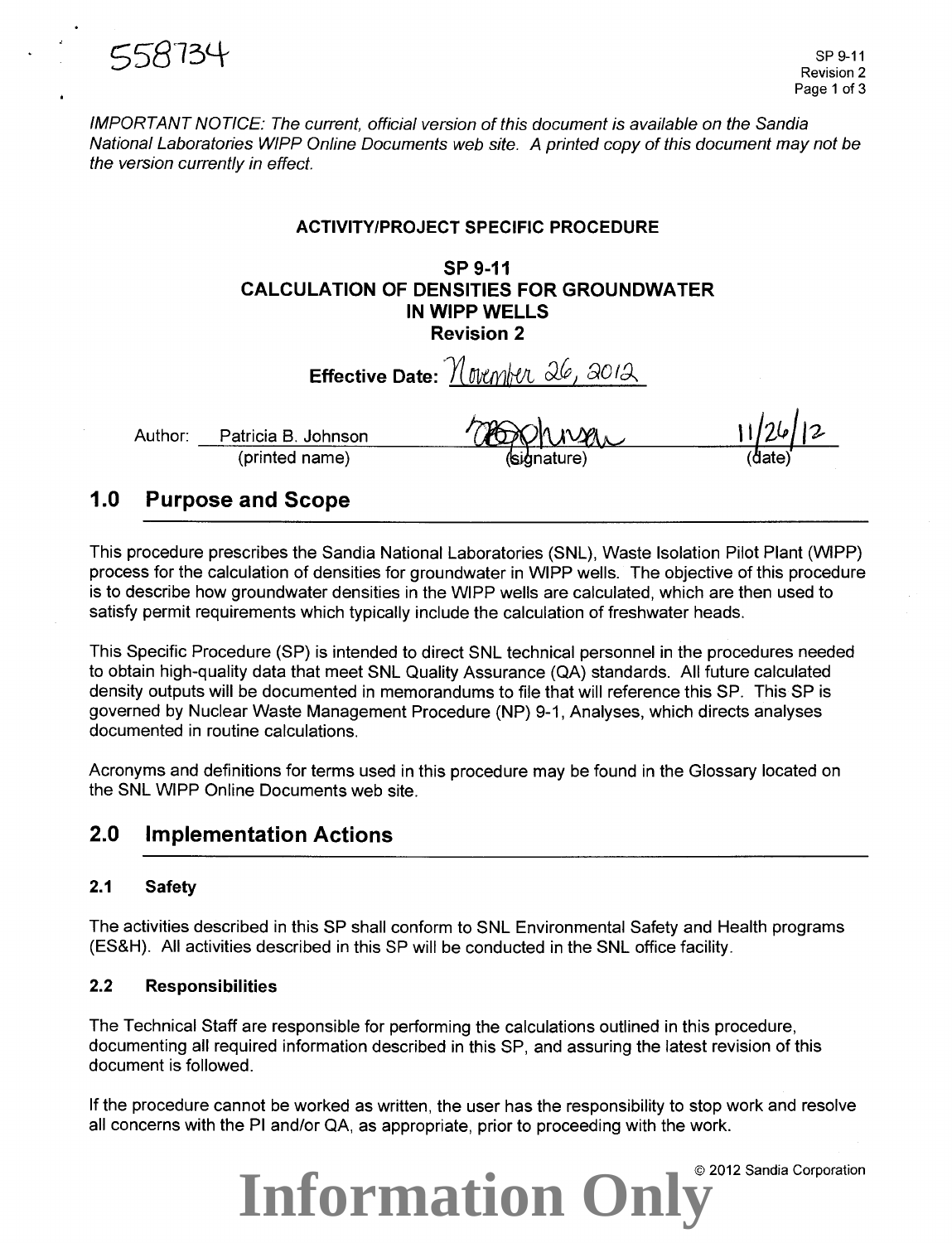### 2.2 **Equipment**

The equipment will be limited to a computer and its associated operating system. This will include a spreadsheet program, typically Excel.

### 2.3 **Procedure for Calculating Densities**

The densities of the water in the WIPP wells shall be calculated using pressure (head and barometric where applicable) data collected by pressure transducer gauges (PTs), the depths of the PTs, and the corresponding depth to water data. Specifically, the measured pressure values shall be divided by the PT depth minus the closest corresponding depth to water (from or adjusted to the same measurement point elevation), and that result will then be divided by 0.4335 (pressure to feet of water conversion), as depicted in the following equation:

$$
PD = \left[\frac{P_{meas} \cdot P_f}{Z_1 - DTW}\right] / C
$$

Where,

 $PD$  = Pressure Density (grams per centimeter cubed (g/cm $^3)$  $P_{\text{meas}}$  = the measured pressure head (psia or psig)  $P_f$  = density of freshwater (1.000 g/cm<sup>3</sup>)  $Z_1$  = installation depth of the PT (ft below reference point)  $DTW =$  depth to water (ft below reference point)  $C =$  conversion coefficient (0.4335 psi/ft, for fresh water) Note: *P* meas· is equal to *Pmeas* for gauge (vented) sensors or *Pmeas* minus barometric pressure (BP, psia) for absolute (non-vented) sensors.

When using pressure data, the closest corresponding barometric pressure values shall be subtracted from the water pressures prior to dividing by the PT depth minus the depth to water, then the results will be divided by 0.4335. This calculation results in a density value for the date and time of the subject depth to water and the closest corresponding pressure data. Depending on data availability, densities are calculated and averaged for a final value. Ideally, attempts are made to use a consistent time period for all the wells. If available, at least four density estimates (as given by the equation above) are averaged to create a representative value. The densities are used for the purposes of calculating equivalent freshwater heads for WIPP wells and for fulfilling regulatory permit requirements.

As part of the documentation process, sources and background information are provided for the data. This information will be included with future records submittals in memorandum format, and will typically include the following:

- Monitor Well Name
- Prior Year Average Calculated Density
- Number of Densities Averaged
- PT and Cable Type (to indicate absolute or gauge pressure values)
- Time Period of Data
- PT File Name(s)
- PT Installation Depth in feet (ft) below reference point (i.e., below top of casing (BTOC), below top of tubing (BTOT))
- Ideal Installation Depth for the PT (ft below reference point) mid-Culebra

## **Information Only**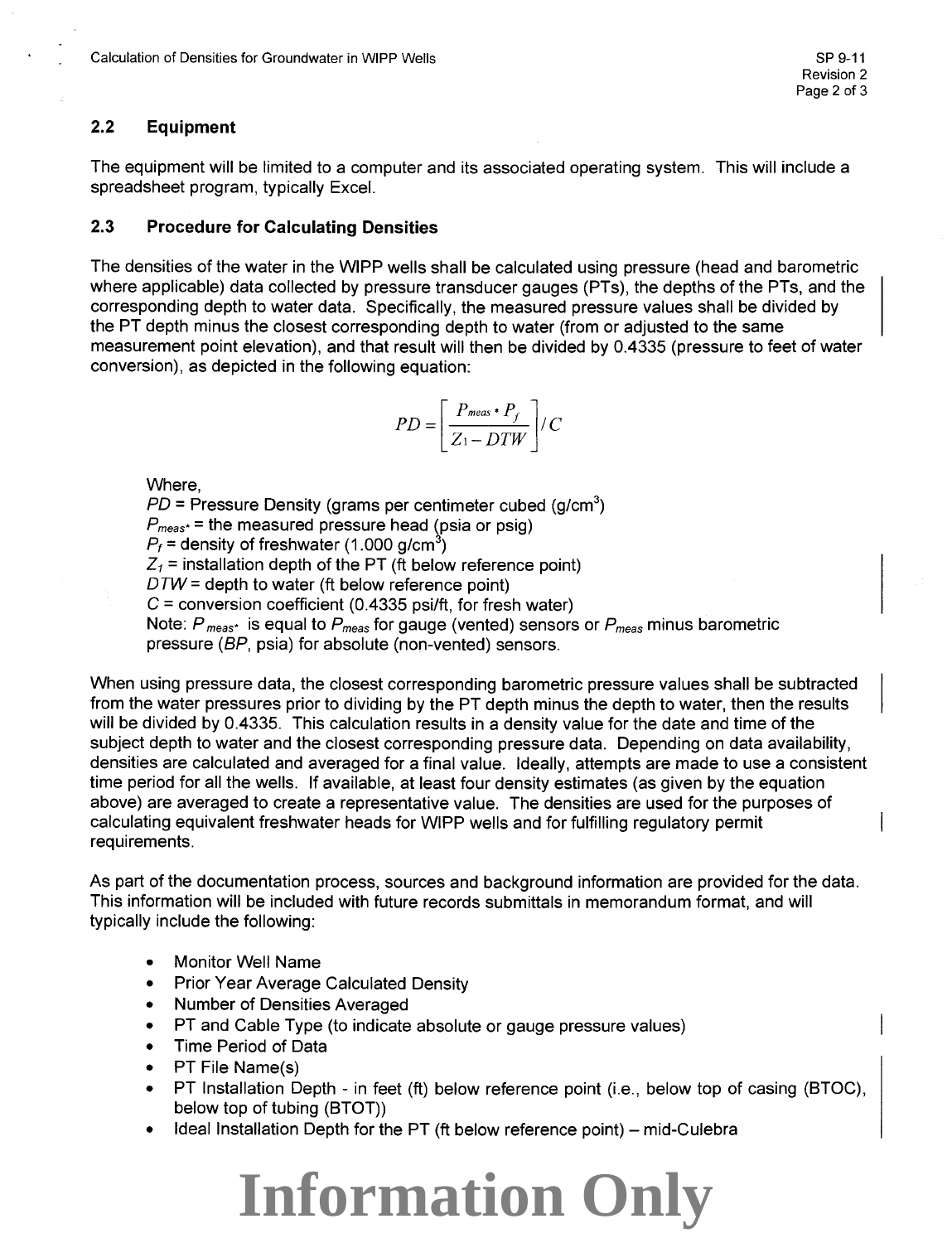- Date of PT Installation
- **PT Installation Documentation Reference logbook page**
- Hard copy or reference to depth to water data

### **2.4 Data Sources**

Two standard components of the calculated densities are the depth to water data and PT depths. The SNL depth to water data and PT installation data are located in the Records Center in the following data packages:

- Long-Term Monitoring Notebooks (package ERMS 543277), and
- WIPP Site Well Testing Notebooks (package ERMS 540244).

The Operations and Maintenance (O&M) contractor, currently Regulatory and Environmental Services (RES), depth to water data are located in the Records Center in the following data package:

• WRES Depth to Water Data, submitted to SNL in monthly memoranda (package ERMS 525178)

All additional data sources will be provided in the memorandum submitted to the Records Center.

## **3.0 Records**

The following QA records, generated through implementation of this procedure, shall be prepared and submitted to the WIPP Records Center in accordance with NP 17-1, "Records":

### QA Record

• Memorandum containing density output data and associated data references

## **4.0 Appendices**

There are no appendices associated with this SP.

# **Information Only**